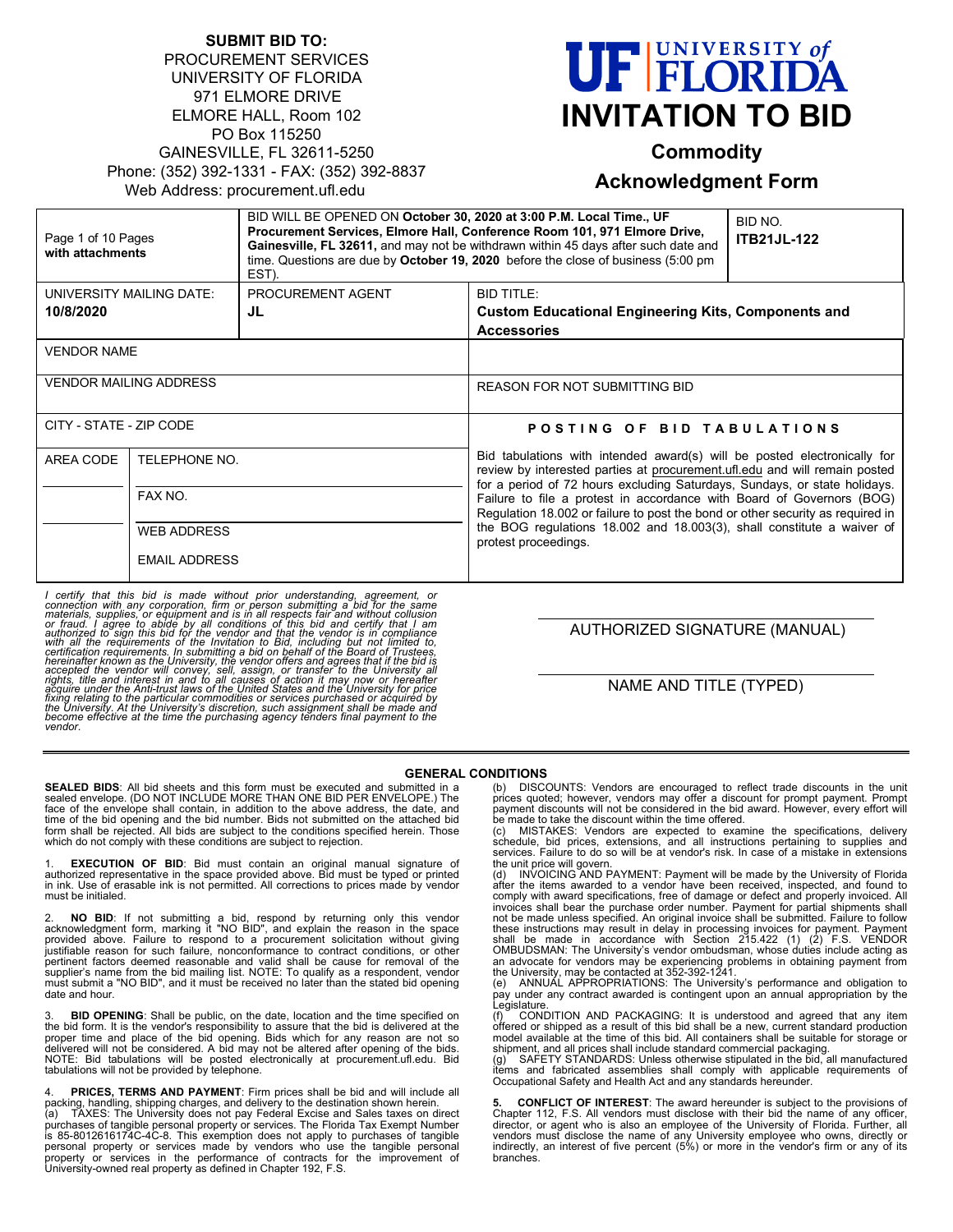**6. AWARDS:** As the best interest of the University may require, the right is reserved to make award(s) by individual item, group of items, all or none or a<br>combination thereof; to reject any and all bids or waive any minor irregularity or<br>technicality in bids received. When it is determined there i lowest responsible vendor, evaluation of other bids are not required. Vendors are cautioned to make no assumptions unless their bid has been evaluated as being responsive.

7. **INTERPRETATIONS/DISPUTES:** Any questions concerning conditions or specifications shall be directed in writing to Procurement Services. Inquiries must reference the date of bid opening and bid number. No interpretations

**8 NOTICE OF BID PROTEST BONDING REQUIREMENT**; Any person or entity who files an action protesting a decision or an intended decision pertaining to a competitive solicitation shall at the time of filing the formal protest, post with the University a bond payable to the University in an amount conditioned upon the payment of all costs which may be adjudged against the person or entity filing the protest action. In lieu of a bond, the University may accept a<br>cashier's check, bank official check or money order in the amount of the bond.<br>FAILURE OF THE PROTESTING PERSON OR ENTITY TO FILE THE REQU TIME OF THE FILING THE FORMAL PROTEST SHALL RESULT IN DENIAL OF THE PROTEST.

**9. GOVERNMENTAL RESTRICTIONS**: In the event any governmental restrictions<br>may be imposed which would necessitate alteration of the material, quality,<br>workmanship or performance of the items offered in this b shall be the responsibility of the successful vendor to notify the purchaser at once, indicating in writing the specific regulation which requires an alteration. The University<br>reserves the right to accept any such alteration, including any price adjustments<br>occasioned thereby, or to cancel the contract at

**10. LEGAL REQUIREMENTS:** Applicable provision of all Federal, State, county and local laws, and of all ordinances, rules and regulations shall govern development, submittal and evaluation of all bids received in response hereto and shall govern any and all claims and disputes which may arise between person(s) submitting a bid response hereto and the University, by and through its officers, employees and<br>authorized representatives, or any other person, natural or otherwise: and lack of<br>knowledge by any vendor shall not constitute a cognizable de effect thereof.

**11. LOBBYING:** Vendor is prohibited from using funds provided under any contract or purchase order for the purpose of lobbying the Legislature or any official, officer, commission, board, authority, council, committee, or department of the executive branch or the judicial branch of state government.

**12. ADVERTISING**: In submitting a bid, the vendor agrees not to use the results therefrom as a part of any commercial advertising. Vendor may not use the names, logos, or trademarks of the University, its employees, or affiliates without the prior written consent of the University.

**13. ASSIGNMENT**: Any contract or purchase order issued pursuant to this Invitation<br>to Bid and the monies which may become due hereunder are not assignable except<br>with the prior written approval of the purchaser.

**14. LIABILITY**: The vendor agrees to indemnify and save the University of Florida, the State of Florida and the Florida Board of Governors, their officers, agents, and employees harmless from any and all judgments, orders, awards, costs and expenses, including attorney's fees, and also all claims on account of damages to property, including loss of use thereof, or bodily injury (including death) which may be hereafter sustained by the vendor, its employees, its subcontractors, or the University of Florida, the State of Florida and the Florida Board of Governors, their officers, agents, or employees, or third persons, arising out of or in connection with any<br>contract awarded and which are the result of the vendor's breach of contract or of the<br>negligent acts of the vendor, its officers, agents, an apply to contracts between government agencies.

**15. FACILITIES**: The University reserves the right to inspect the vendor's facilities at any time with prior notice.

**16. ADDITIONAL QUANTITIES:** For a period not exceeding ninety (90) days from the date of acceptance of any offer by the University of Florida, the right is reserved to acquire additional quantities up to but not exceeding

**17. SERVICE AND WARRANTY**: Unless otherwise specified, the vendor shall<br>define any warranty service and replacements that will be provided during and<br>subsequent to this contract. Vendors must explain on an attached sheet extent warranty and service facilities are provided.

**18. SAMPLES**: Samples of items, when called for, must be furnished free of<br>expense, on or before bid opening time and date, and if not destroyed, may upon<br>request, be returned at the vendor's expense. Each individual samp with vendor's name, manufacturer's brand name and number, bid number and item<br>reference. Request for return of samples shall be accompanied by instructions which<br>include shipping authorization and name of carrier and must If instructions are not received within this time, the commodities shall be disposed of by the University.

**19. INSPECTION, ACCEPTANCE AND TITLE**: Inspection and acceptance will be at destination unless otherwise provided. Title and risk of loss or damage of all items shall be the responsibility of the contract supplier until accepted by the University, unless loss or damage results from negligence by the University. The contract<br>supplier shall be responsible for filing, processing and collecting all damage claims.<br>However, to assist him in the expeditious handling of dam

- will:<br>(a) Record any evidence of visible damage on all copies of the delivering carrier's Bill of Lading.
- (b) Report damage (Visible or Concealed) to the carrier and contract supplier confirming such reports in writing within 15 days of delivery, requesting that the carrier inspect the damaged merchandise.
- (c) Retain the item and its shipping container, including inner packing material until inspection is performed by the carrier, and disposition given by the contract
- supplier. (d) Provide the contract supplier with a copy of the carrier's Bill of Lading and damage inspection report.

20. PATENTS, COPYRIGHTS, TRADEMARKS, ROYALTIES and other Intellectual<br>Property: The vendor, without exception, shall indemnity and save harmless the<br>University and its employees from liability of any nature or kind, includ such design, device, or materials in any way involved in the work.

**21. CONFLICT BETWEEN DOCUMENTS**: If any terms and conditions contained within the documents that are a part of this ITB or resulting contract are in conflict with any other terms and conditions contained therein, then the various documents comprising this ITB or resulting contract, as applicable, shall govern in the following<br>order of precedence: change order, purchase order, addenda, special conditions,<br>general conditions, specifications, departmental descr

**22. MANUFACTURERS' NAMES AND APPROVED EQUIVALENTS**: Any manufacturer's names, trade names, brand names, information and/or catalog numbers listed in a specification are for information and not intended to limit competition. If bids are based on equivalent products, indicate on the bid form the manufacturer's name and number. Vendor shall submit with the bid, cuts, sketches, and descriptive literature, and/or complete specifications. Reference to literature<br>submitted with a previous bid will not satisfy this provision. The vendor shall also<br>explain in detail the reasons why the proposed equiva and not be considered an exception thereto. The University of Florida reserves the<br>right to determine acceptance of item(s) as an approved equivalent. Bids which do not<br>comply with these requirements are subject to rejecti indication of intent to quote an alternate brand will be received and considered in complete compliance with the specifications as listed on the bid form.

**23. NONCONFORMANCE TO CONTRACT CONDITIONS**: Items may be tested<br>and/or inspected for compliance with specifications by any appropriate testing<br>facilities. Should the items fail, the University may require the vendor to re the University for costs incurred by the University in connection with the examination<br>or testing. The data derived from any tests for compliance with specifications are<br>public records and open to examination thereto in ac ltems delivered not conforming to specifications may be rejected and returned at<br>vendor's expense. These items and items not delivered as per delivery data in bid<br>and/or purchase order may result in vendor being found in d and all reprocurement costs may be charged against the defaulting vendor. Any<br>violation of these conditions may also result in the vendor's name being removed from<br>the University of Florida's vendor file.

**24. PUBLIC RECORDS**: Any material submitted in response to this Invitation to Bid<br>will become a public document pursuant to Section 119.07 F.S. This includes material<br>which the responding vendor might consider to be confi Section 119.07 F.S.

**25. DELIVERY**: Unless actual date of delivery is specified (or if specified delivery cannot be met), show number of days required to make delivery after receipt of<br>purchase order in space provided. Delivery time may become a basis for making an<br>award (see Special Conditions). Delivery shall be within the n

**26. PUBLIC PRINTING - PREFERENCE GIVEN PRINTING WITHIN THE STATE**: The University of Florida shall give preference to vendors located within the state when awarding contracts to have materials printed, whenever such printing can be done at no greater expense than, and at a level of quality comparable to, that<br>obtainable from a vendor located outside of the state.<br>(a) CONTRACTS NOT TO BE SUBLET: In accordance with Class B Printing Laws

and Regulations "Printing shall be awarded only to printing firms. No contract shall be<br>awarded to any broker, agent, or independent contractor offering printing<br>manufactured by other firms or persons."<br>(b) DISQUALIFICATIO

of all bids in which such vendors are believed to be involved. Any or all bids will be rejected if there is reason to believe that collusion exists between vendors. Bids in which the prices obviously are unbalanced will be

condition upon completion of the job. Such return is a condition of the contract and payment will not be made until return is affected.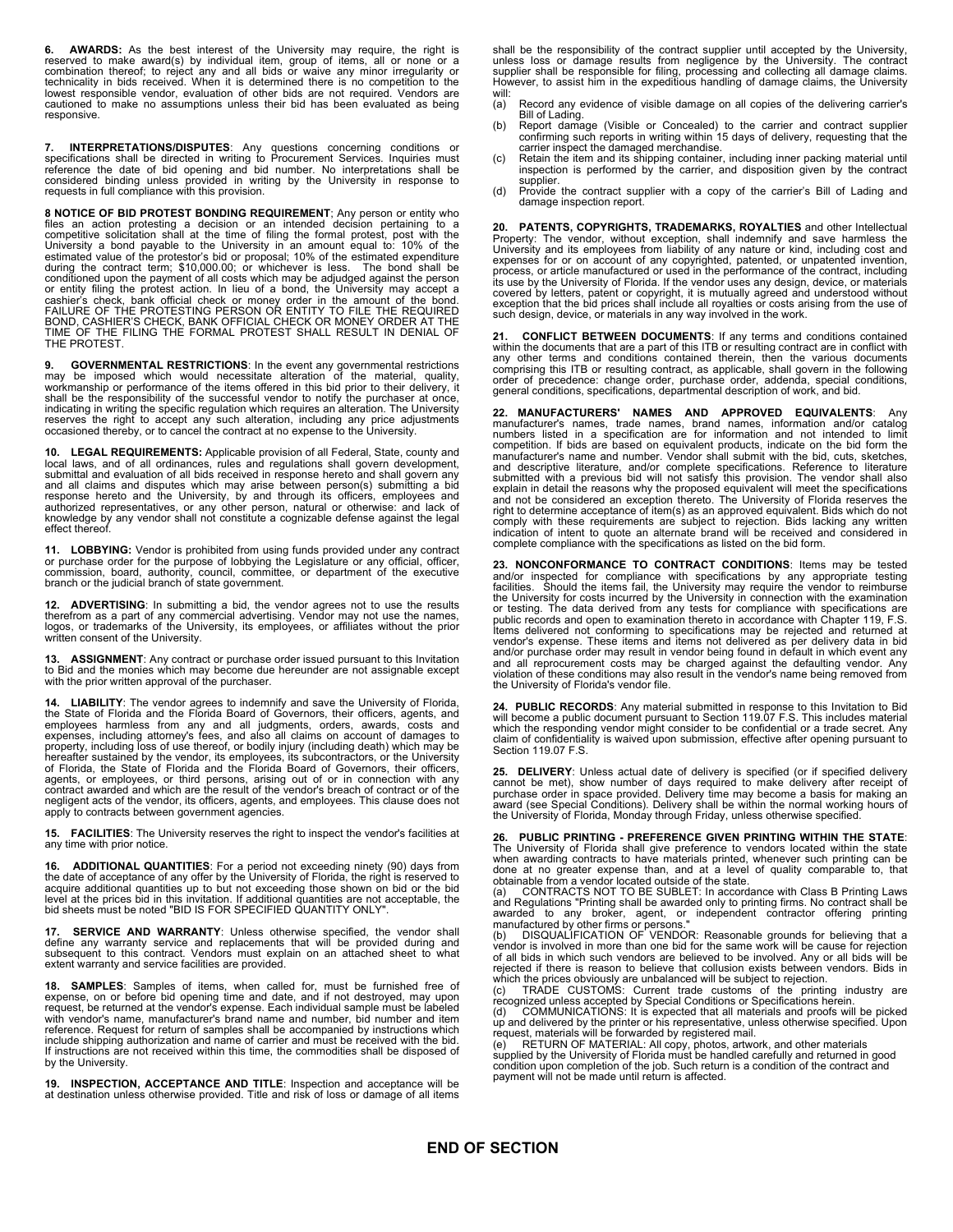#### **Purpose and Scope:**

**YEARLY CONTRACTS- MULTPLE AWARD:** The University of Florida is seeking to establish a multiple award, discount off list price contract to be used as a primary source for **custom design educational engineering kits, components and accessories.** The intention is to cover all components, parts, accessories and labor (if applicable) for all of University of Florida's Herbert Wertheim College of Engineering. The multiple award is to be based on an approximate annual spend of \$236,000.00 for custom design engineering kits, components and accessories. The spend data is for imformation only, there is no guarantee of business.

- **Term of Contract-** The effective period of contract resulting from this bid will be November 9, 2020 to November 8, 2022 with **two (2)** additional two-year periods, please include applicable price list for initial contract period.
- **Quotations and Invoices-** All Quotes and Invoices should display both the list price and the discount the University of Florida is receiving on all goods and services. The contract number should be noted on all Quotations and Invoices.
- **Reporting Requirements-** The successful vendor(s) agrees to furnish to the University a summary of total sales made under this contract twice a year.
	- o All reporting will be in Electronic Format provided to Procurement Services prior to business reviews at least twice a year and upon request to departments.
	- $\circ$  Reports will include, but are not limited to the following. Detailed invoice level purchase history usage with at minimum the following fields:
		- · PO Number
		- **Invoice Number**
		- Invoice Date
		- Ordered By Department
		- Order Date
		- Vendor Item Code
		- **Item Description**
		- List Price
		- **Discount**
		- **Net Price**
	- $\circ$  Vendor and University will work together to create reports as University deems necessary and compatible with vendor systems.

#### • **Schedule of Events**

- o Bid Posting: October 8, 2020
- o Questions Due: October 19, 2020 at 5:00PM EST
- o Bid Opening: October 30, 2020 at 3:00PM EST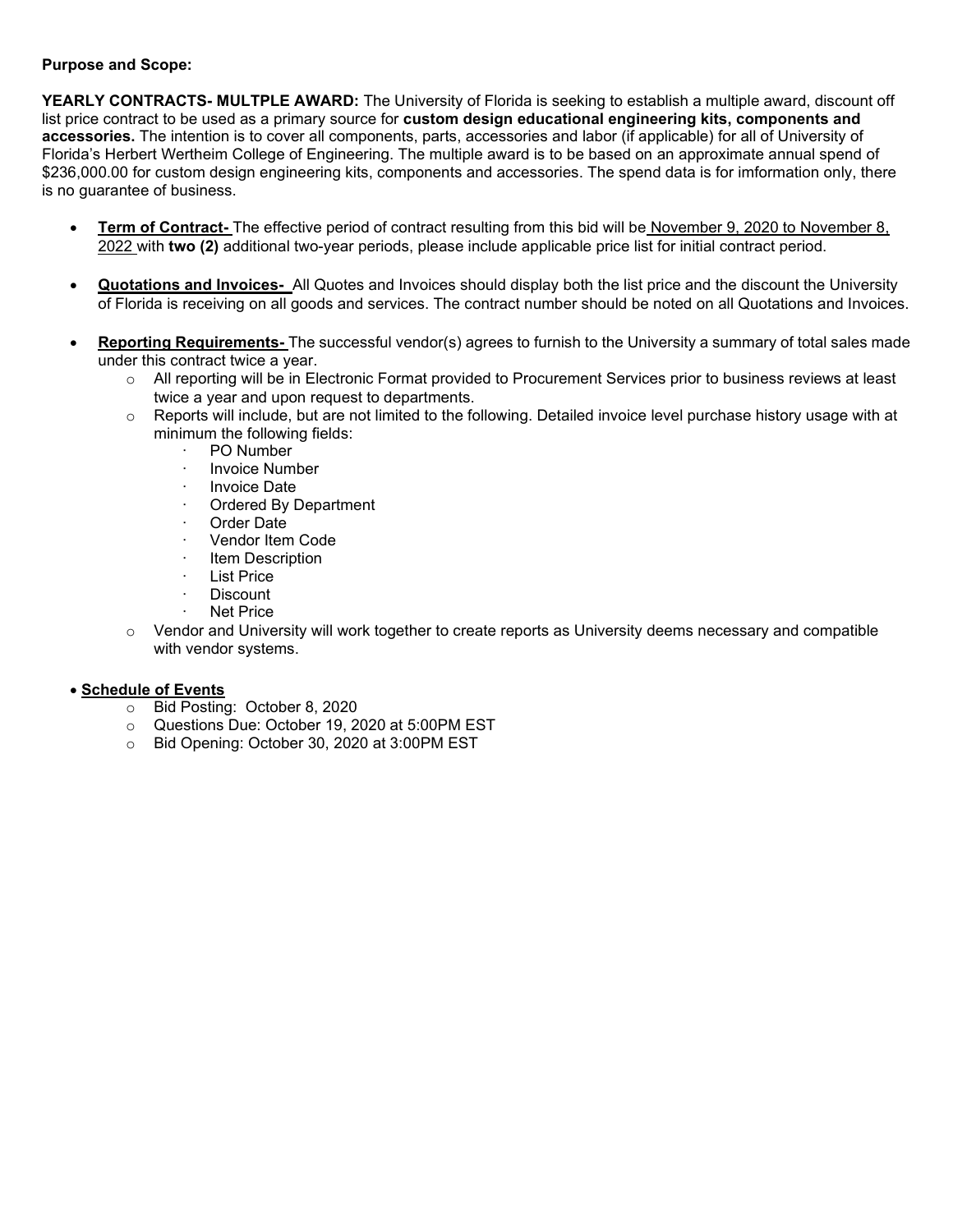### **PRICE SHEET**

# **The intention is to cover all products in the Vendor's catalog.**

| <b>VENDOR NAME:</b>                                       |                                  |      |                                                                                                                                                                                         |  |
|-----------------------------------------------------------|----------------------------------|------|-----------------------------------------------------------------------------------------------------------------------------------------------------------------------------------------|--|
| Price sheet included?                                     | YES                              | NO L | (a "NO" answer is a non-responsive bid)                                                                                                                                                 |  |
|                                                           |                                  |      | <b>FIXED DISCOUNT FROM LIST PRICES:</b> Bids must be shown as minimum % discount from Vendor's<br>published retail price list. Please complete <b>Attachment A</b> with entire catalog. |  |
| <b>OTHER TERMS:</b>                                       |                                  |      |                                                                                                                                                                                         |  |
| LABOR: \$ PER HOUR (IF APPLICABLE)                        |                                  |      |                                                                                                                                                                                         |  |
|                                                           |                                  |      |                                                                                                                                                                                         |  |
| PAYMENT TERMS: _______ % ________________DAYS (OR NET 30) |                                  |      |                                                                                                                                                                                         |  |
|                                                           | Additional payment discount-: 4% |      | <b>Days</b>                                                                                                                                                                             |  |

## **FOR INFORMATION ONLY:**

**DESCRIBE WHAT TYPE OF SERVICES ARE PROVIDED TO THE DEPARTMENT (IF APPLICABLE):**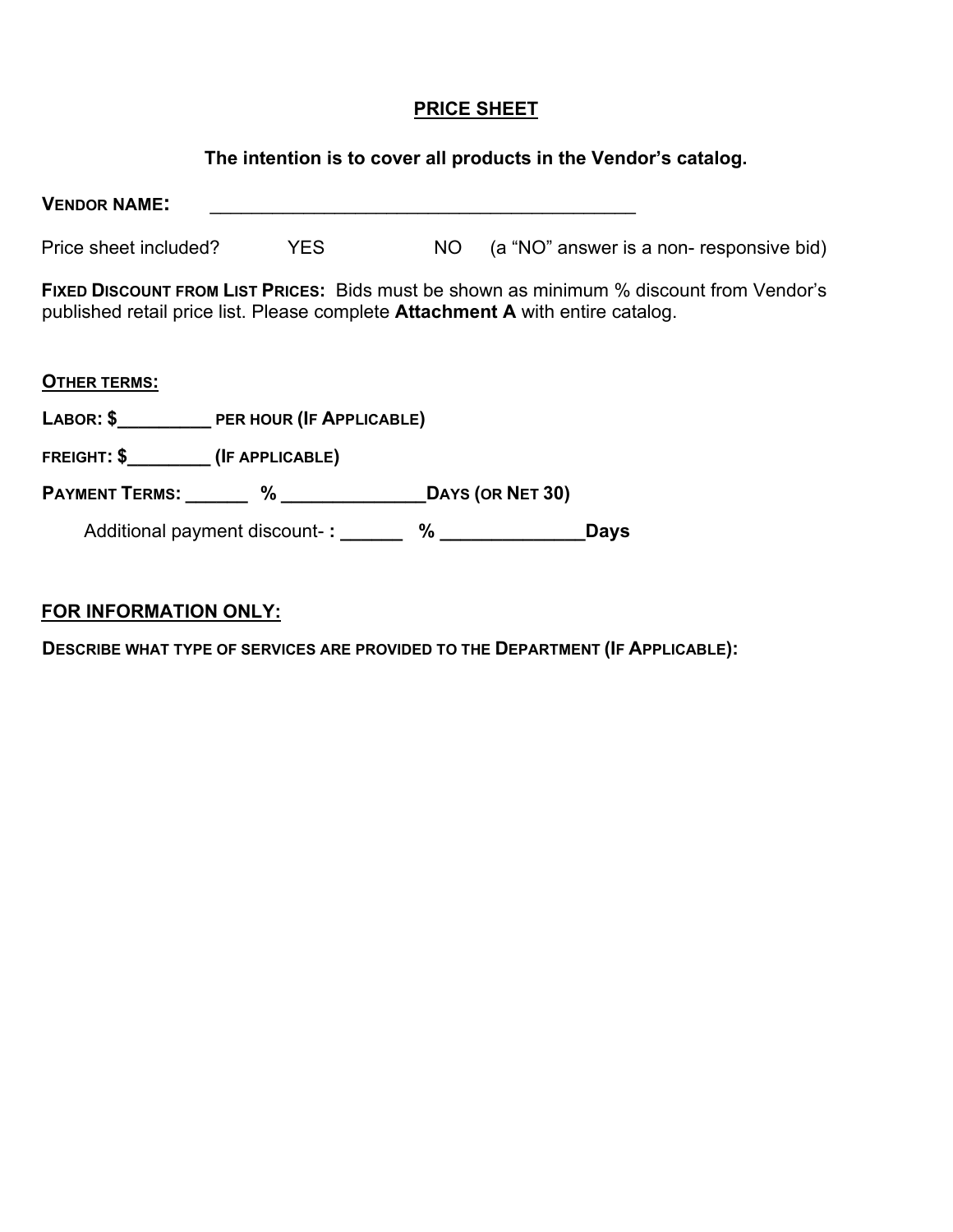#### **ORDERING INSTRUCTIONS**

#### ALL ORDERS SHOULD BE DIRECTED TO:

| Street address or PO Box: <b>contract and a street and a street and a street and a street and a street and a street and a street and a street and a street and a street and a street and a street and a street and a street and </b> |  |
|--------------------------------------------------------------------------------------------------------------------------------------------------------------------------------------------------------------------------------------|--|
|                                                                                                                                                                                                                                      |  |
|                                                                                                                                                                                                                                      |  |
|                                                                                                                                                                                                                                      |  |
|                                                                                                                                                                                                                                      |  |
|                                                                                                                                                                                                                                      |  |
|                                                                                                                                                                                                                                      |  |
|                                                                                                                                                                                                                                      |  |

#### DIRECT PRODUCT INFORMATION INQUIRIES TO:

| Box No.: ________________ |
|---------------------------|
|                           |
|                           |
|                           |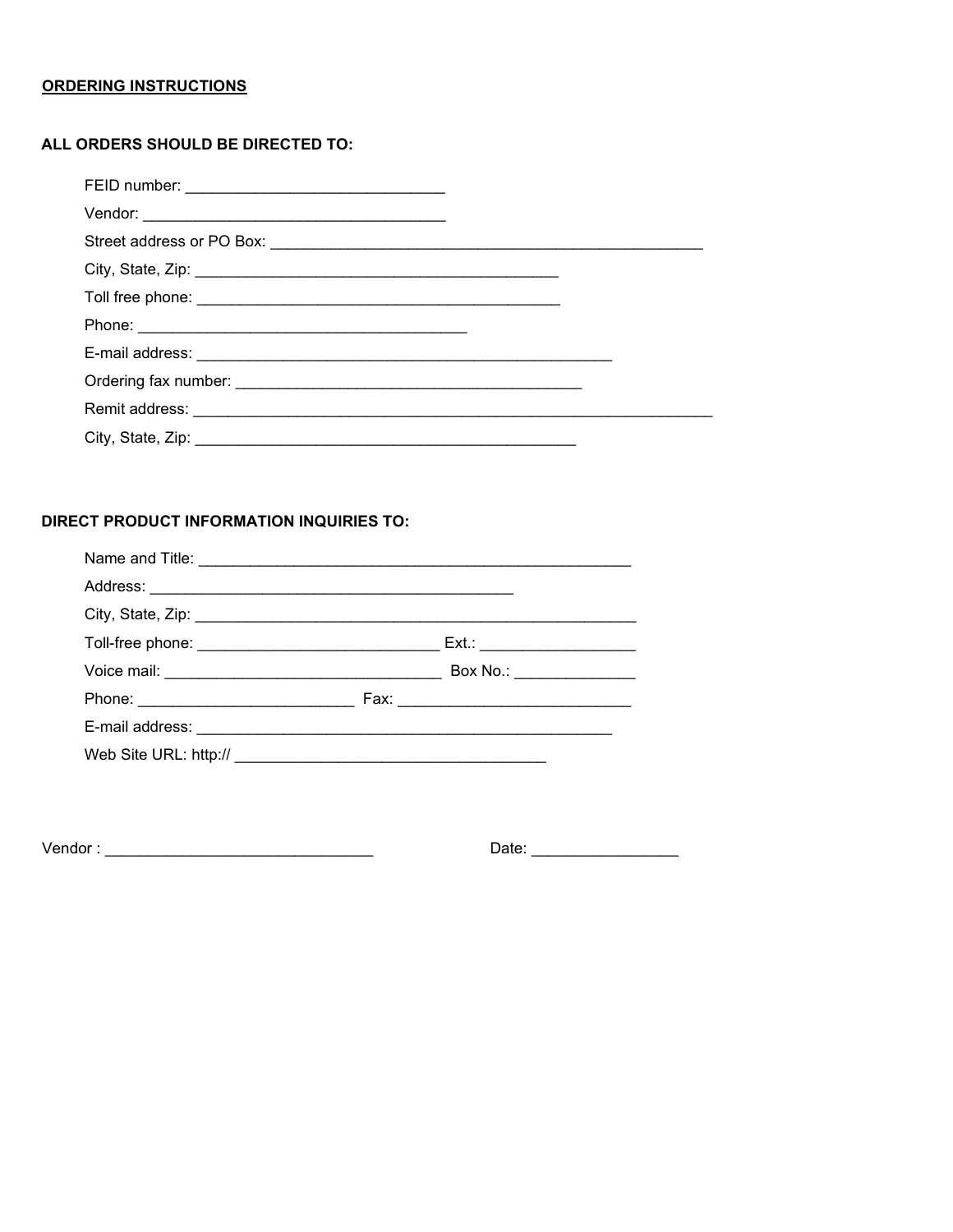#### **NON-TECHNICAL SPECIFICATIONS**

- **(1) AWARD** Award will be made in the best interest of the University to a pool of vendors which meet the requirements specified herein. After award, it will be up to the discretion of the University which of the awarded vendors will be selected to quote individual projects under this contract. Award does not guarantee work.
- **(2) FLORIDA PREFERENCE-** Preference for Florida Based Vendors for Purchases of Personal Property in accordance with §.287.084, Florida Statute; a preference shall be provided to vendors with a principal place of business in Florida. If the lowest responsible and responsive bid for personal property is from a vendor whose principal place of business is outside of Florida and is in a state or political subdivision thereof that grants a preference for the same purchase of personal property to a vendor in such state or political subdivision, as applicable, then the University shall grant the same preference to the Florida based vendor with the lowest responsible and responsive bid received pursuant to this Invitation to Bid.

If the lowest responsible and responsive bid is from a vendor whose principal place of business is in a state that does not grant a preference for the purchase of personal property to a vendor in such state, then the University shall grant a preference in the amount of 5 percent to the lowest and responsive Florida base vendor.

For vendors whose principal place of business is outside of Florida, such vendors must, at the time of submitting its bid, provide a written opinion from a licensed attorney in its state specifying (a) the preference(s) granted by the state or political subdivision and (b) how the preference(s) is/are calculated.

The attached Attestation of Principal Place of Business must be completed and returned with your ITB response.

**(3) INQUIRIES-** The University will not give verbal answers to inquiries regarding the specifications, or verbal instructions prior to or after the award of the bid. A verbal statement regarding same by any person shall be non-binding. The University is not liable for any increased costs resulting from the Bidder accepting verbal direction. All changes, if necessary, shall be made by written addendum to the bid. Any explanation desired by Vendors must be requested of the University of Florida Procurement Services in writing, and if an explanation is necessary, a reply shall be made in the form of an addendum, a copy of which will posted on the Procurement Services website. Direct all inquiries to Jennifer Leckerling, Procurement Agent III, jenniferkerns@ufl.edu

**All addenda will be posted to our web site only:**  <https://procurement.ufl.edu/vendors/schedule-of-bids/>

**Vendors who want the addenda supplied to them in another form must notify the Procurement Agent listed above of that request. Otherwise, it will be the vendor's responsibility to check the web site for any additional information and addenda concerning this ITB.**

The University may not respond to any questions/requests for clarification that require addenda, if received by the University after **October 19, 2020 at close of business (5:00 p.m. ET)**

**(4) BID SUBMITTAL-** All bids should be submitted on the University of Florida Invitation to Bid/Bidders Acknowledgment form with one (1) complete original bid and one (1) electronic copy in a sealed envelope, with the following information on the outside of the envelope: bid number, date and time of bid opening, and Company name in order to be considered in the award.

> **Attn: Jennifer Leckerling ITB21JL-122 Custom Educational Engineering Kits, Components and Accessories October 30, 2020 at 3:00 PM ET From:** *Company Name*

The University reserves the right to return any bids unopened not submitted as per instructions above

#### **Bids are due no later than October 30, 2020 at 3:00 PM.**

#### **Late, emailed or faxed bids will not be accepted.**

**(5) BID DELIVERY–** If this bid will be mailed through the U.S. Postal Service as regular mail; if a company representative plans to attend the bid opening, if the bid will be hand delivered; or if the bid will be delivered by a service other than the U.S. Postal Service regular mail. i.e., Federal Express, Airborne, United Parcel Service, Courier, U.S. Postal Express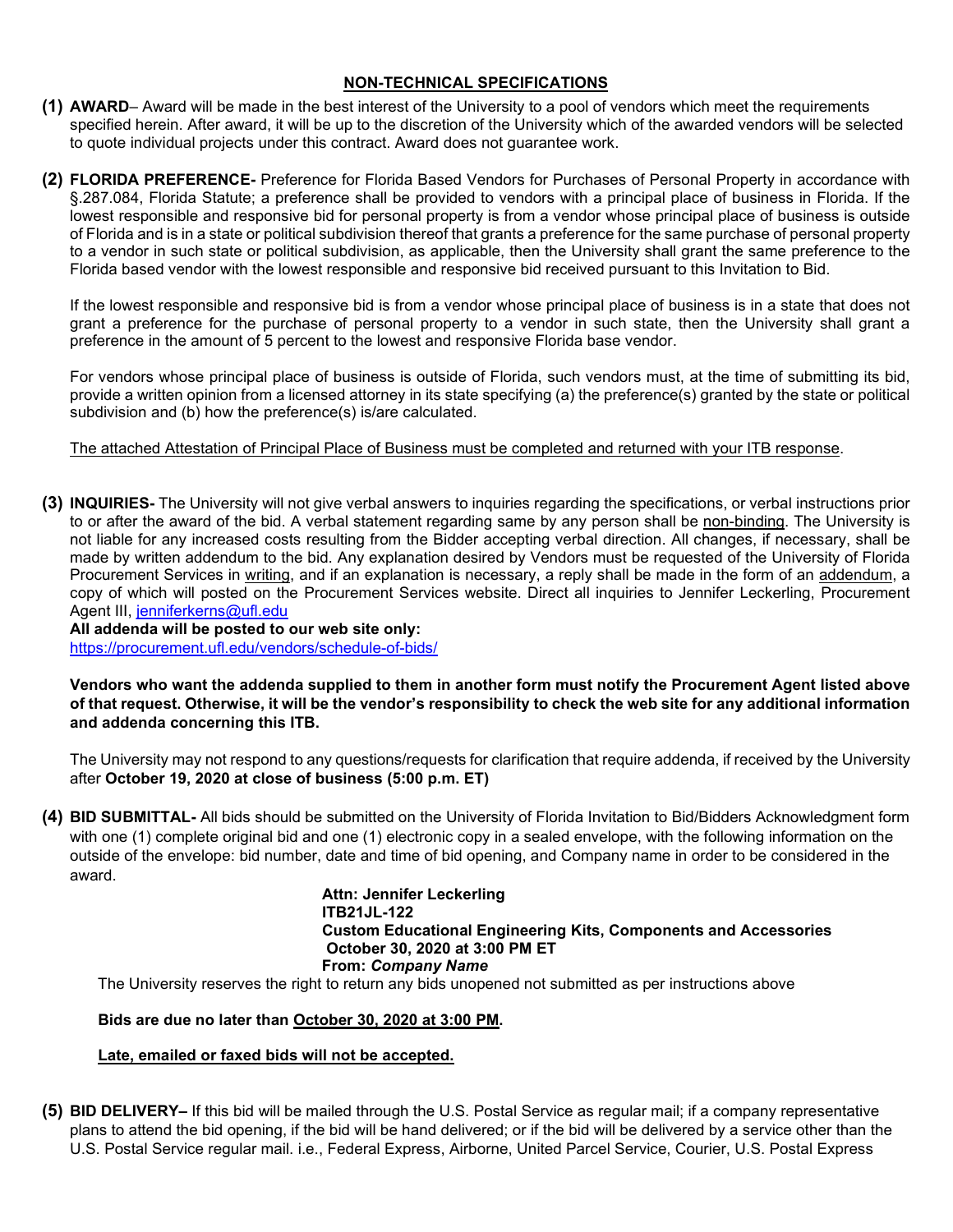Mail, etc., address the bid to the Building and room number as shown on the Invitation to Bid Acknowledgement Form.

#### **University of Florida- Procurement Services 971 Elmore Drive, Elmore Hall RM102 Gainesville, Florida 32611**

- **(6) BID OPENING-** Bid opening will be held remotely by Zoom. A link to the meeting will be posted on the Schedule of Bids web page prior to the bid opening date and time.
- **(7) ERRORS** The University is not liable for any errors or misinterpretations made by the proposer in responding to this Request for Proposal.
- **(8) CONFIDENTIALITY** From the date of issuance of this ITB, until a proposal is made, the vendor must not make available or discuss his or her proposal, or any part thereof, with any employee or agent of the University, unless permitted by the University Procurement Authority, in writing, for purposes of clarification only.
- **(9) VENDOR'S EXPENSE** All bids submitted in response to the ITB must be submitted at the sole expense of the Bidder, whether any agreement is signed as a result of this Invitation to Bid. Bidders will pay all costs associated with the preparation of bids and necessary visits to campus and/or any required site visits.
- **(10) AVAILABILITY OF FUNDS-** The State of Florida's and the University's performance and obligation to pay under this contract is contingent upon an annual appropriation by the Legislature of the State of Florida.
- **(11) CONTRACT RENEWAL-** As mutually agreed upon, the successful bidder(s) shall be awarded a contract for *two (2)* year(s), with the option to renew the contract for *two (2)* additional two-year periods. Under the same terms, if it should be deemed advisable and advantageous to do so. Renewal of this contract shall be contingent upon satisfactory performance evaluations by the University.
- **(12) F.O.B. POINT–** The F.O.B. Point shall be destination. Exact delivery point will be indicated on the Purchase Order
- **(13) DELIVERY-** Delivery is requested within ten (10) calendar days after receipt of purchase order.
- **(14) PACKAGING-** Shipping labels shall be attached to each carton and shall contain the following information: purchase order number, quantity contained in each package, and total number of items being delivered.
- **(15) LABELS-** Labels shall be affixed as required by any or all State and Federal statutes or regulations.
- **(16) INVOICING–** All invoices will need to contain a UF Purchase Order Number as well as your Tax Identification number. All invoices for payment should be submitted to the University of Florida via email at [UFL.invoices@edmgroup.com](mailto:UFL.invoices@edmgroup.com) or by fax at 570-496-5411.
- **(17) PRICE INCREASES-** Price changes will normally only be considered at the end of one contract period and the beginning of another. Price increases will be capped at 3% per year. Price change requests shall be in writing, submitted to UF Procurement at least sixty (60) days prior to the end of the current contract period, and shall be supported by written evidence of increased costs. The University will not approve unsupported price increases that will merely increase the gross profitability of the Vendor at the expense of the University. Price change requests shall be a factor in the Agreement renewal process. The University shall, in its sole opinion, determine whether the requested price increase or an alternate option is in the best interest of the University.
- **(18) OTHER PURCHASERS-** With the consent and agreement of the successful bidder(s) purchases may be made under this ITB by other state universities, community colleges, district school boards, other educational institutions, and other governmental agencies within the state of Florida. Such purchases shall be governed by the same terms and conditions stated in the proposal solicitation as provided in Rule 6C1-3.020 (5)(f) 3 Fla. Admin. Code.
- **(19) WARRANTY-** The successful bidder shall furnish factory warranty on all equipment furnished against defect in material and/or workmanship. The factory warranty shall become effective on the date of delivery and acceptance by the University. Should any defect in material or workmanship, excepting ordinary wear and tear, appear during the above stated warranty period, the successful bidder shall repair or replace same at no cost to the University immediately upon written notice from University Procurement. The successful bidder will not be liable under the above warranty for any defects or damages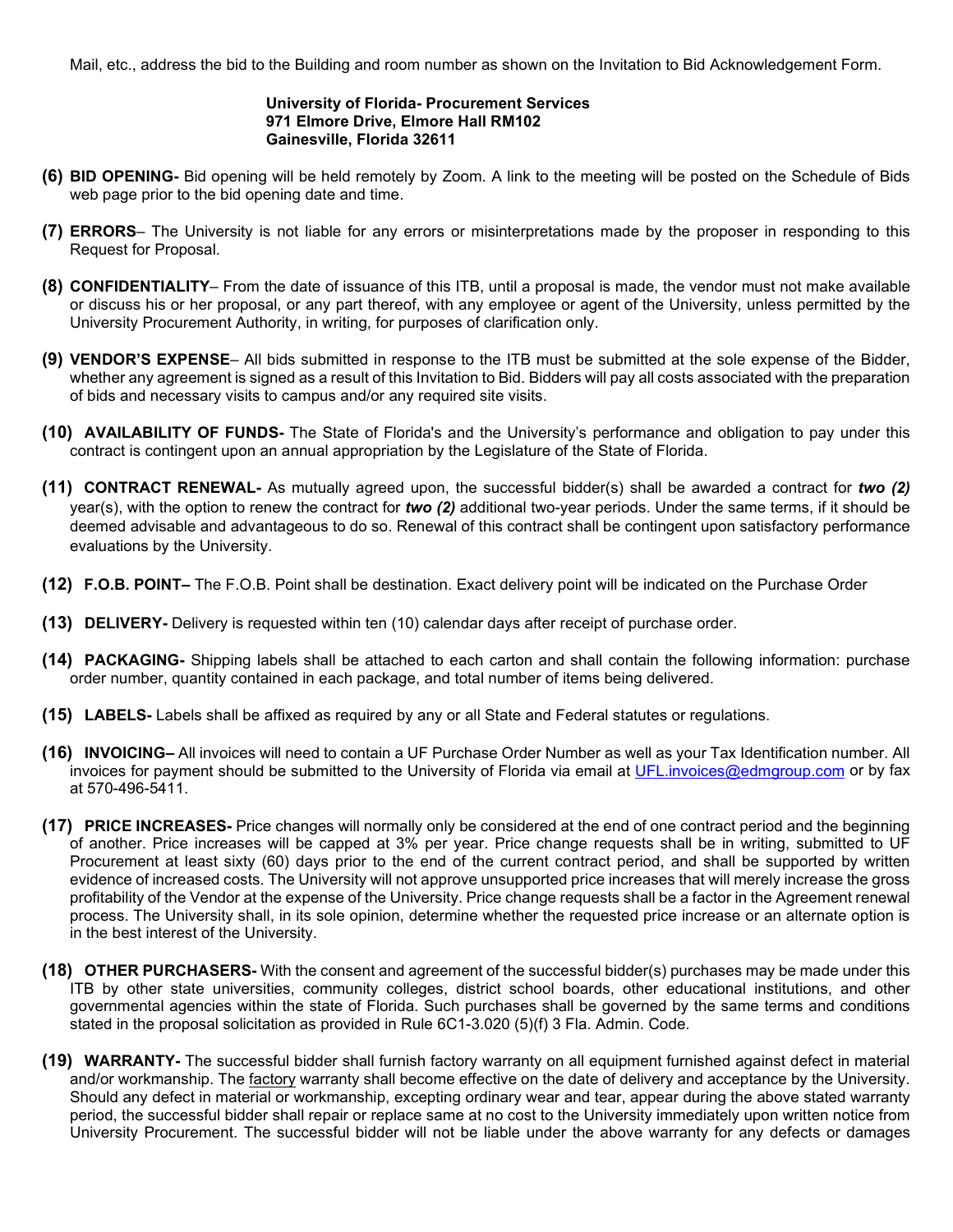resulting from unforeseeable causes beyond the control and without the fault or neglect by the University, acts of God, fires, floods, and hurricanes.

- **(20) LIABILITY** The University, as a public entity, is protected by sovereign immunity from tort liability, subject to a limited statutory waiver. The University will not agree to (i) indemnify or hold harmless any vendor; (ii) be liable for vendor's attorneys' fees under any circumstances; or (iii) binding arbitration. The Agreement shall not be construed or interpreted as (i) denying to either party any remedy or defense available to such party under the laws of the State of Florida; (ii) the consent of University or the State of Florida or their agents and agencies to be sued; or (iii) a waiver of either University's or the State of Florida's sovereign immunity beyond the limited waiver provided in section 768.28, Florida Statutes.
- **(21) RIGHT TO TERMINATE-** In the event that any of the provisions of a contract resulting from the bid award are violated by the successful bidder, the University may serve written notice upon such bidder of its intention to terminate the contract. Such notice is to state the reason(s) for such intention to terminate the contract, and unless within ten (10) days after serving such notice upon the bidder, such violation shall cease and satisfactory arrangements for correction are made, the contract shall, upon expiration of said ten (10) days, cease and terminate, but the liability of such bidder and his surety for any and all such violations(s) shall not be affected by any such termination.

The University reserves the right to terminate the Agreement in whole or part at any time when in the best interests of the University without penalty or cause. Upon receipt of the written notice, the Successful Vendor shall immediately stop all work as directed in the notice, notify all subcontractors of the effective date of the termination and minimize all further costs to the University. In the event of termination under this provision, all documents, data and reports prepared by the Successful Vendor under the Agreement shall become the property of and delivered to the University. The Successful Vendor shall be entitled to receive just and equitable compensation for work in progress, work completed and materials accepted before the effective date of termination. Such compensation shall be the Successful Vendor's sole remedy against the University in the event of termination under this provision.

- **(22) CANCELLATION-** University Procurement, by written notice, may terminate in whole or in part any purchase order resulting from this Invitation to Bid, when such action is in the best interest of the University. If the purchase order is terminated, the University shall be liable only for payment of services rendered prior to the effective date of the termination. Services rendered will be interpreted to include the cost of items already delivered, plus the reasonable cost of supply action short of delivery.
- **(23) EQUAL OPPORTUNITY STATEMENT-** The State Universities have established equal opportunity practices which conform to both the spirit and the letter of all laws against discrimination and prohibits discrimination based on race, creed, color, sex, age, national origin, marital status or religion. To be considered for inclusion as a supplier under this agreement, the proposer commits to the following:

a. The provisions of Executive Order 11246, September 24, 1966, and the rules, regulations and relevant orders of the Secretary of Labor are applicable to each order placed against this agreement regardless of value.

**b.** If the proposer expects to receive \$10,000 in orders during the first 12 months of this agreement, a complete certificate of non-segregated facilities shall be attached to the proposal response.

c. If the proposer expects to receive \$50,000 in orders during the first 12 months of this agreement and employs more than 50 people, standard form 100 (EEOO-1) must be filed prior to March 1 of each year.

- d. If the proposer expects to receive \$50,000 in orders during the first 12 months and employs more than 50 people, a written program for affirmative action compliance must be maintained by the proposer, subject to review upon request by the user agencies of this agreement.
- **(24) PUBLIC ENTITY CRIME-** A person or affiliate who has been placed on the convicted vendor list by the Department of Management Services, State of Florida, may not submit a proposal on a contract to provide any goods or services, including construction, repairs, or leases and may not be awarded or perform work as a contractor, supplier, subcontractor, or consultant for the University of Florida for a period of 36 months from the date of being placed on the convicted vendor list, a "person" or "affiliate" includes any natural person or any entity, including predecessor or successor entities or any entity under the control of any natural person who is active in its management and who has been convicted of a public entity crime (Rule 6C1-3.020 FAC).
- **(25) PUBLIC RECORDS-** All proposal information submitted and opened becomes subject to the Public Records Law set forth in Chapter 119 F.S.

#### **IF THE VENDOR HAS QUESTIONS REGARDING THE APPLICATION OF CHAPTER 119, FLORIDA STATUTES, TO THE VENDOR'S DUTY TO PROVIDE PUBLIC RECORDS RELATING TO THIS CONTRACT, CONTACT THE CUSTODIAN OF PUBLIC RECORDS AT**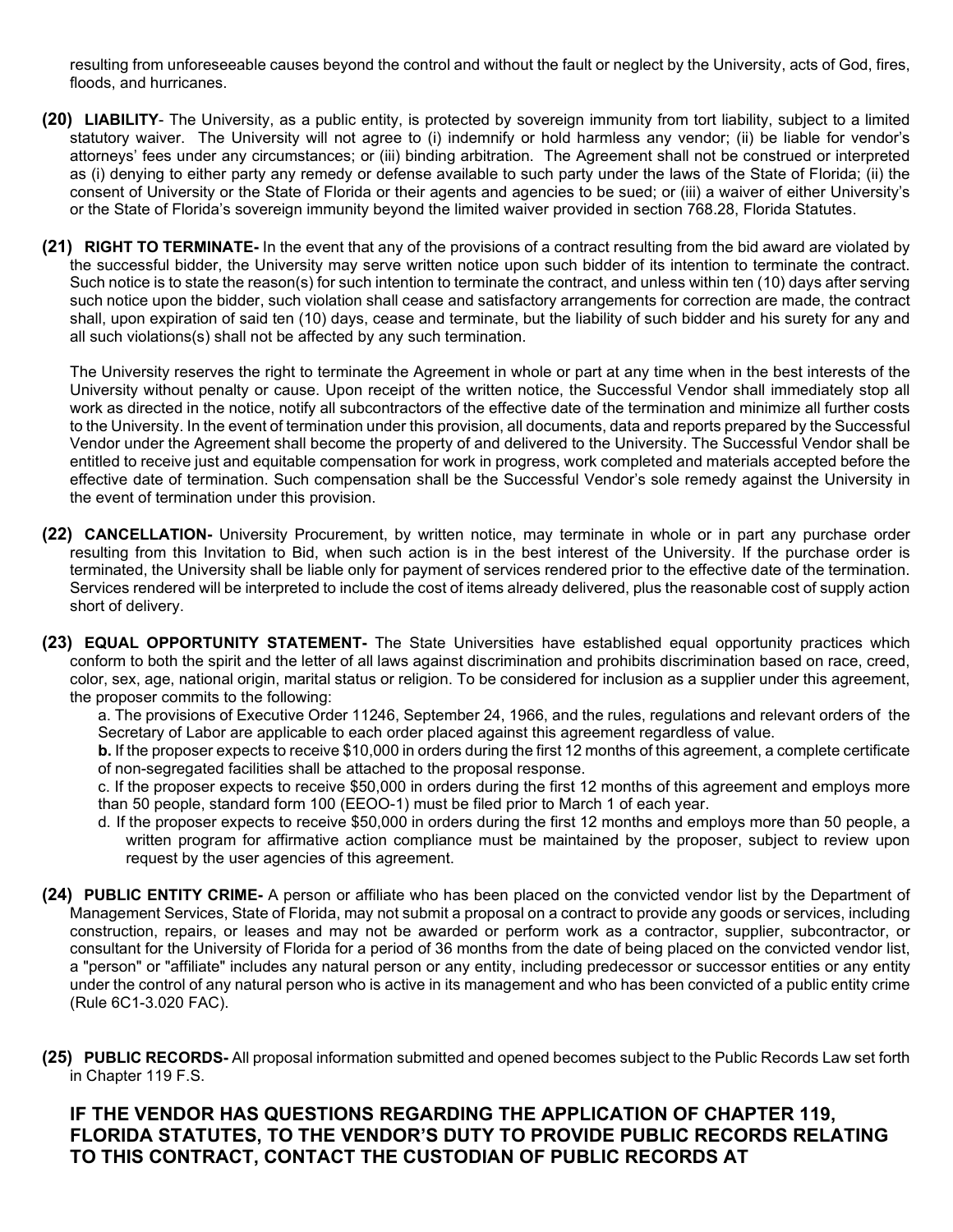#### **Phone: (352) 846-3903 email: [PR-Request@ufl.edu](mailto:PR-Request@ufl.edu) Mail: PO Box 113156, Gainesville, FL 32611-3156**

Any resulting Agreement may be unilaterally canceled for refusal by the vendor to allow public access to all documents, papers, letters, or other materials made or received by the Successful Vendor in conjunction with the Agreement and subject to the provisions of Chapter 119. F.S.

- **(26) FEDERAL DEBARRMENT-** By signing this bid/proposal, the offeror certifies, to the best of its knowledge or belief, that the offeror and its principals are not presently debarred, suspended, proposed for debarment, or declared ineligible for the award of contracts by any Federal agency; or have not within a three-year period preceding this offer, been convicted of or had a civil judgment rendered against them in connection with a public contract or subcontract; or are not criminally or civilly charged by a governmental entity with commission of offenses; or has not within a three year period preceding this offer had a contract terminated for default by any Federal agency. (Federal Acquisition Regulation 52.209-5).
- **(27) DISCRIMINATION** An entity or affiliate who has been placed on the discriminatory vendor list may not submit a bid on a contract to provide goods or services to a public entity, may not submit a bid on a contract with a public entity for the construction or repair of a public building or public work, may not submit bids on leases of real property to a public entity, may not award or perform work as a contractor, supplier, subcontractor or consultant under contract with any public entity, and may not transact business with any public entity.
- **(28) SMALL BUSINESS PROGRAM** University is an equal opportunity institution and, as such, encourages the use of small businesses, including women and minority-owned small businesses in the provision of goods and services. Small businesses should have a fair and equal opportunity to compete for dollars spent by the University. Competition ensures that prices are competitive and a broad vendor base is available. Vendor shall use good faith efforts to ensure opportunities are available to small businesses, including women and minority-owned businesses. For questions about the University's Small Business Program contact Small Business and Vendor Diversity, [sbvdr@admin.ufl.edu](mailto:sbvdr@admin.ufl.edu) or 352-392-0380.
- **(29) USE OF TERMS-** The terms University of Florida, University, UF are used synonymously in this Bid unless otherwise indicated. The terms vendor, proposer and contractor are used synonymously in this ITB unless otherwise indicated.
- **(30) AMERICANS WITH DISABILITY ACT-** If special accommodations are needed in order a bid opening, contact [procurement@ufl.edu,](mailto:procurement@ufl.edu) three (3) business days prior to the event.
- **(31) NOTICE TO CONTRACTOR** The University shall consider the employment by any contractor of unauthorized aliens a violation of section 274A(e) of the Immigration and Nationality Act. Such violation shall be cause for unilateral cancellation of this contract.
- **(32) CONTRACTOR SHALL IMPLEMENT-** a drug-free workplace program in accordance with the requirements of Section 440.102, Florida Statutes.
- **(33) TOBACCO-FREE CAMPUS POLICY–** As of July 1, 2010 the University of Florida campus has been tobacco-free. The use of cigarettes or other tobacco products in UF buildings, parking lots, or in vehicles in these areas is prohibited. The successful vendor is expected to respect this smoke free policy and fully comply with it.
- **(34) AGREEMENTS RELATED TO UF'S AGREEMENT WITH UNITED STATES OF AMERICA-** IF UF HAS ENTERED INTO AN AGREEMENT WITH THE UNITED STATES OF AMERICA, OR ANY DEPARTMENT THEREOF, AND THE AGREEMENT IS ENTERED INTO WITH THE VENDOR TO FURTHER THE PERFORMANCE OF THE WORK REQUIRED IN SUCH AGREEMENT, THE VENDOR SHALL COMPLY WITH THE FEDERAL FLOW THROUGH REQUIREMENTS, ON THE UF PROCUREMENT SERVICES WEBSITE UNDER PURCHASE ORDER TERMS AND CONDITIONS